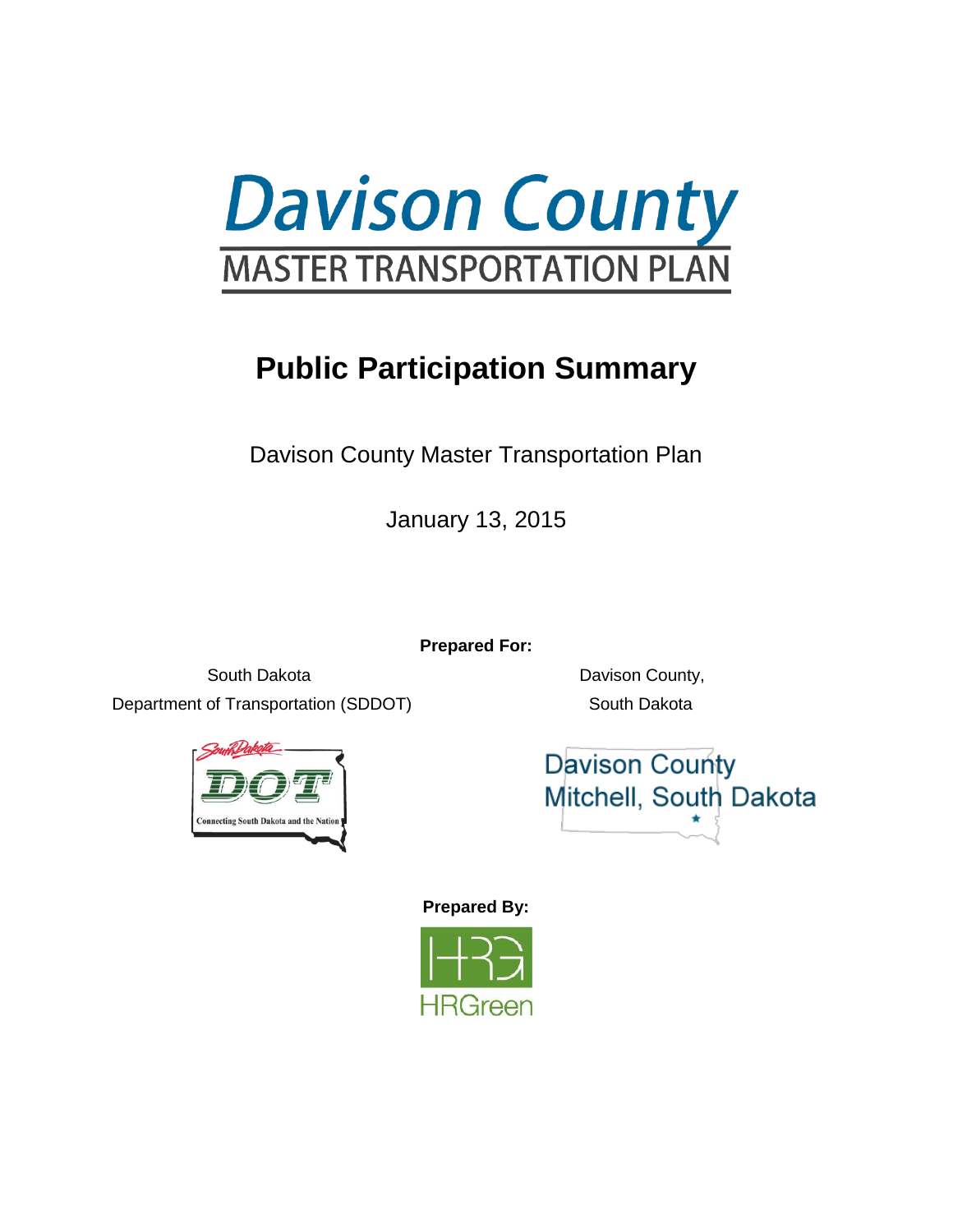# **Contents**

# <span id="page-1-0"></span>**List of Figures**

| Figure 1 – Paved Roadway Conditions: Percent of Respondents by Condition Level  4            |  |
|----------------------------------------------------------------------------------------------|--|
| Figure 2 – Gravel Roadway Conditions: Percent of Respondents by Condition Level  5           |  |
| Figure 3 – Pedestrian and Bicyclist Comfort Level: Percent of Respondents by Category  6     |  |
| Figure 4 – Support for Increased Fees for Transportation Improvements: Percent of            |  |
|                                                                                              |  |
| Figure 5 - Budget for Future Transportation Improvements: Percent of Total Amount Budgeted 7 |  |

<span id="page-1-1"></span>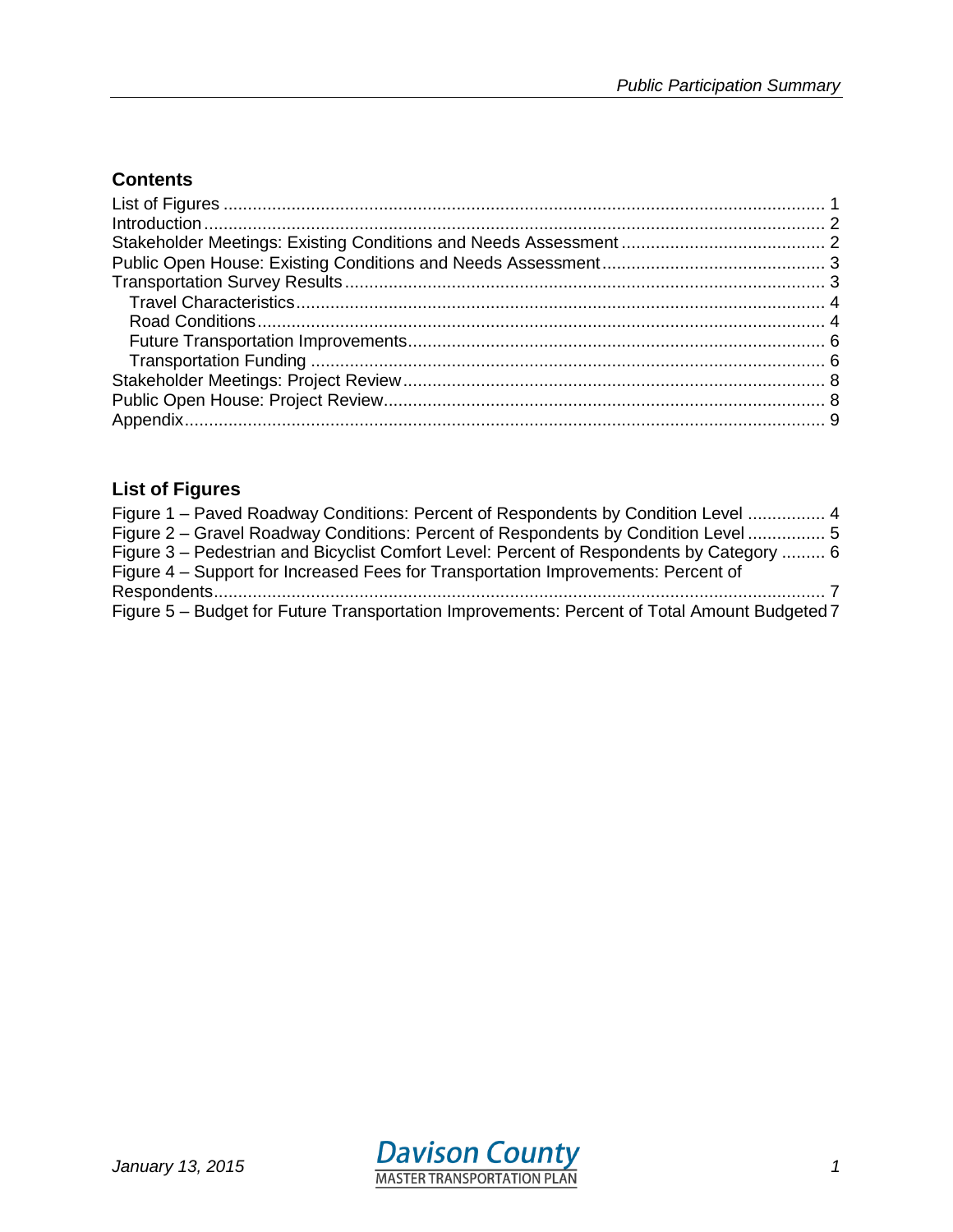#### **Introduction**

Public participation for the Davison County Master Transportation Plan will be conducted over the course of the ten month project. Initially, the public will have the opportunity to provide the Study Advisory Team (SAT) with input on the existing conditions, issues, and needs of the Davison County transportation network. After the initial feedback is incorporated into the existing conditions analysis, transportation system needs will be forecasted to the year 2035 and a list of projects will be developed. The public will have the opportunity to provide input on the list of projects to help prioritize improvements throughout the County prior to the completion of the Master Transportation Plan.

Throughout the study, several opportunities will be available for public participation; including, stakeholder meetings, public open houses, transportation user surveys, and through providing comments to the SAT and project staff.

#### <span id="page-2-0"></span>**Stakeholder Meetings: Existing Conditions and Needs Assessment**

On December 2, 2014, a series of stakeholder meetings were held at the Davison County Fairgrounds to gather input from businesses, organizations, and individuals identified by the Study Advisory Team (SAT) as stakeholders. During these stakeholder meetings, approximately

25 participants had the opportunity to view a presentation on the purpose of the Master Transportation Plan and the planning process. Participants also viewed displays featuring existing conditions data collected by the SAT and the consultant team.

After review the materials presented at the meeting, participants provided feedback on their issues and concerns for the Davison County transportation network. Participants identified issue locations on maps with previously<br>identified issue locations within identified issue locations within

Davison County provided at the meeting. The following issues and concerns were identified by stakeholders throughout the meetings:



*Stakeholders gather around a map of Davison County to discuss transportation conditions and needs.* 

- Funding for bridge and roadway improvements
- Event traffic congestion and management along Spruce Street related to the sale barn and Dakotafest
- Bicycle and pedestrian issues along Shanard Road, across Interstate 90, and safe routes near schools
- Lighting along SD Highway 38 east of the City of Mitchell
- Bridge condition and weight restrictions
- $\bullet$  250<sup>th</sup> Street functioning as bypass north of the City of Mitchell
- Pedestrian mobility across SD Highway 37 in the City of Mitchell
- Vehicle safety (crashes) at the intersection of SD Highway 37/Minnesota Street and SD Highway 37/8<sup>th</sup> Avenue

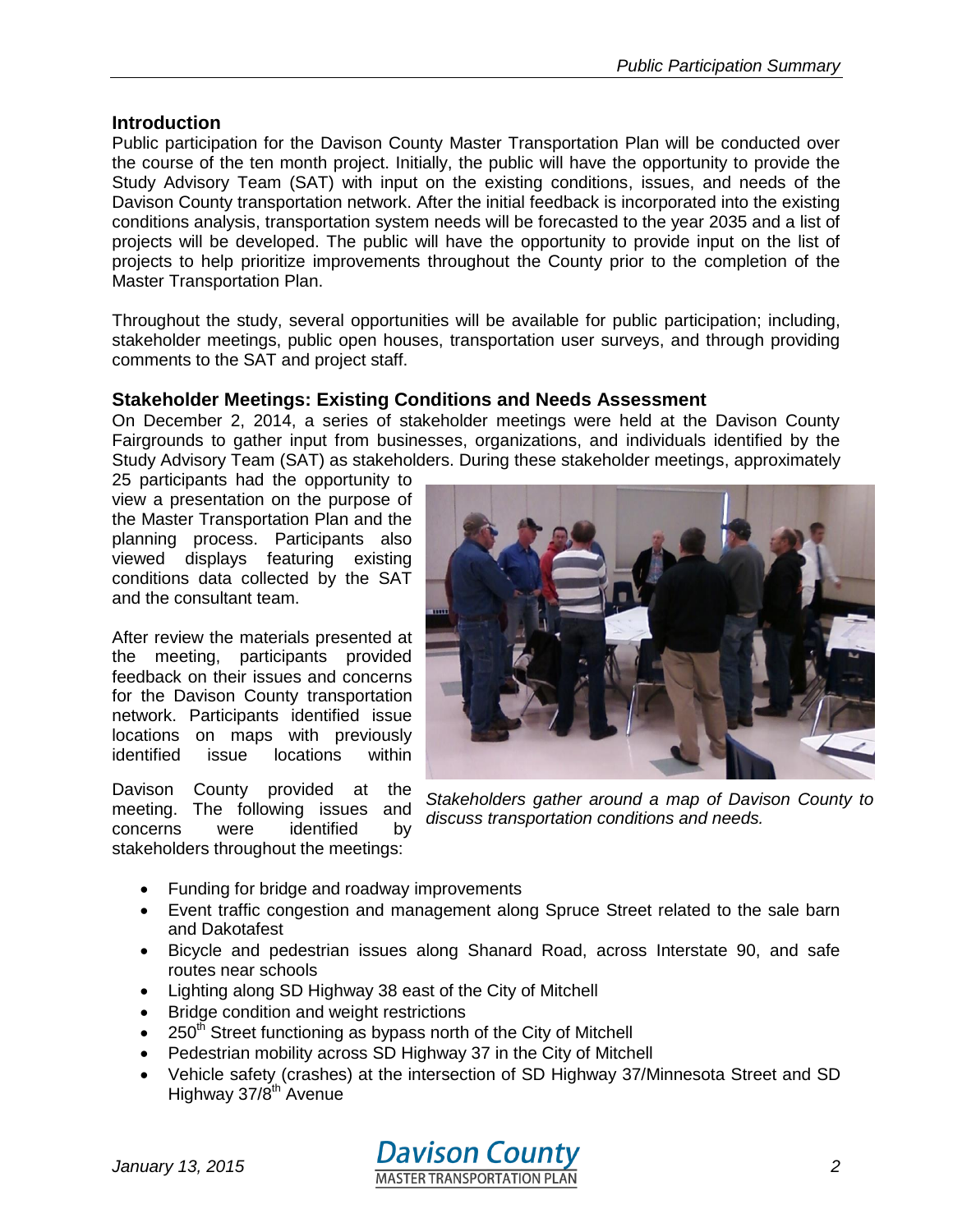- Traffic from Innovative along  $23<sup>rd</sup>$  Avenue
- Need for bicycle and pedestrian facilities along Ohlman Street
- Increased train traffic throughout Davison County creating roadway access issues
- Bridge conditions and ability of handle loads from heavy trucks
- Need for railroad crossing lights at county and township roads

Additional issues were identified on the maps provided during the stakeholder meetings (see Appendix A).

#### <span id="page-3-0"></span>**Public Open House: Existing Conditions and Needs Assessment**

An open house meeting was held December 2, 2014, at the Davison County Fairgrounds to present the existing conditions and gather input from the public on transportation network needs within Davison County. Approximately, 45 persons attended the open house to view a

presentation on the purpose of the Master Transportation Plan and the planning process, review displays featuring existing conditions data collected by the SAT and the consultant team, and comment on issues within the County.

Many of the attendees provided feedback directly to the issue maps located at stations around the meeting room (Appendix A). Issues identified on the maps will be included in the overall transportation issues map for Davison County.

Additionally, attendees provided oral and written comments on the transportation network and issues



*Open House attendees listen to a presentation on the Davison County Master Transportation Plan prior to sharing comments with project staff.*

throughout the County. Several major themes for issues within Davison County were shared with SAT members and project staff. The major themes of comments are as follows:

- Bridge condition, weight restrictions, and functionality with current road user equipment
- Traffic congestion in and around the City of Mitchell
- The use of County roadways as "bypass" routes around the City of Mitchell
- Condition of pavement throughout the County
- Intersection and roadway safety

Several written comments were received following the public open house. Written comments are included in Appendix B.

#### <span id="page-3-1"></span>**Transportation Survey Results**

A transportation survey was administered between November 19 and December 26, 2014. The survey was distributed through both paper and the internet via SurveyMonkey. Persons attending the open house were encouraged to take the survey prior to exiting the meeting or at

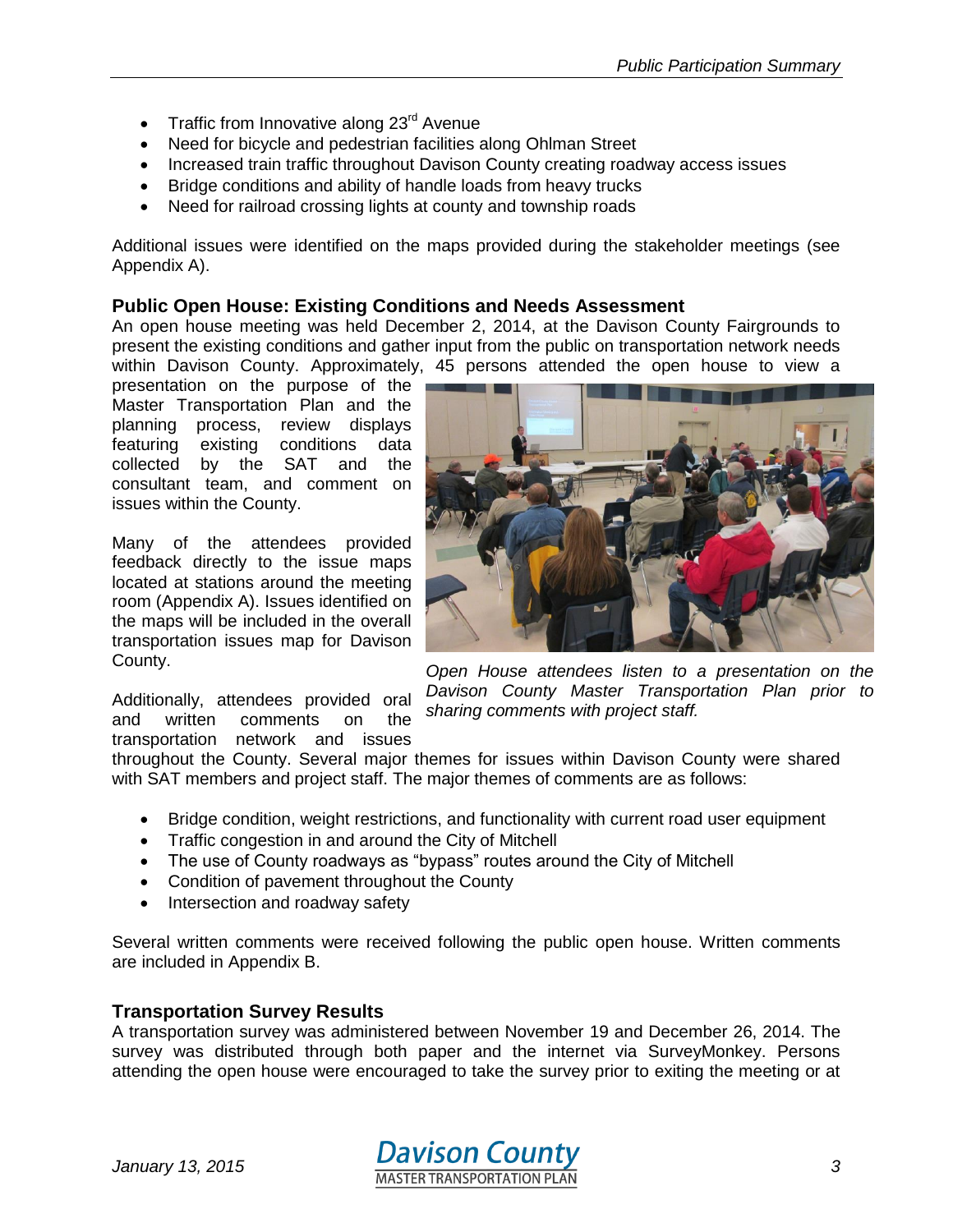a later date on-line. In total, 77 surveys were received by project staff. Survey results are summarized below, with a copy of the survey questions located in Appendix C.

The transportation survey was composed of 36 questions covering travel characteristics for both residents and non-residents traveling on Davison County roads, perceived condition of roadways in Davison County, future transportation improvements, and transportation funding. Below are select responses to survey questions.

# <span id="page-4-0"></span>*Travel Characteristics*

According to survey results, the personal vehicle is the most often used mode of transportation for both residents traveling to school or work. Additionally, for the respondents working in Davison County commute times to work (one-way) do not exceed thirty (30) minutes, with the majority of travelers commuting less than ten (10) minutes. The primary reasons for residents and non-residents of Davison County are as follows:

# **Residents**

- To/From Work
- Grocery Shopping
- Household Errands
- Other Shopping

# **Non-Residents**

- To/From Work
- Household Errands
- Grocery Shopping
- Other Shopping
- Dining Out

# <span id="page-4-1"></span>*Road Conditions*

Survey takers were asked to provide their opinion of the current conditions of paved roadways within Davison County. Of the 67 respondents to this question, approximately 63 percent stated pavement conditions of Davison County roadways are "Fair condition." Approximately 27 percent stated paved roadways were in "Good condition" and 7 percent stated paved roadways were in "Poor condition" (Figure 1).



<span id="page-4-2"></span>**Figure 1 – Paved Roadway Conditions: Percent of Respondents by Condition Level**

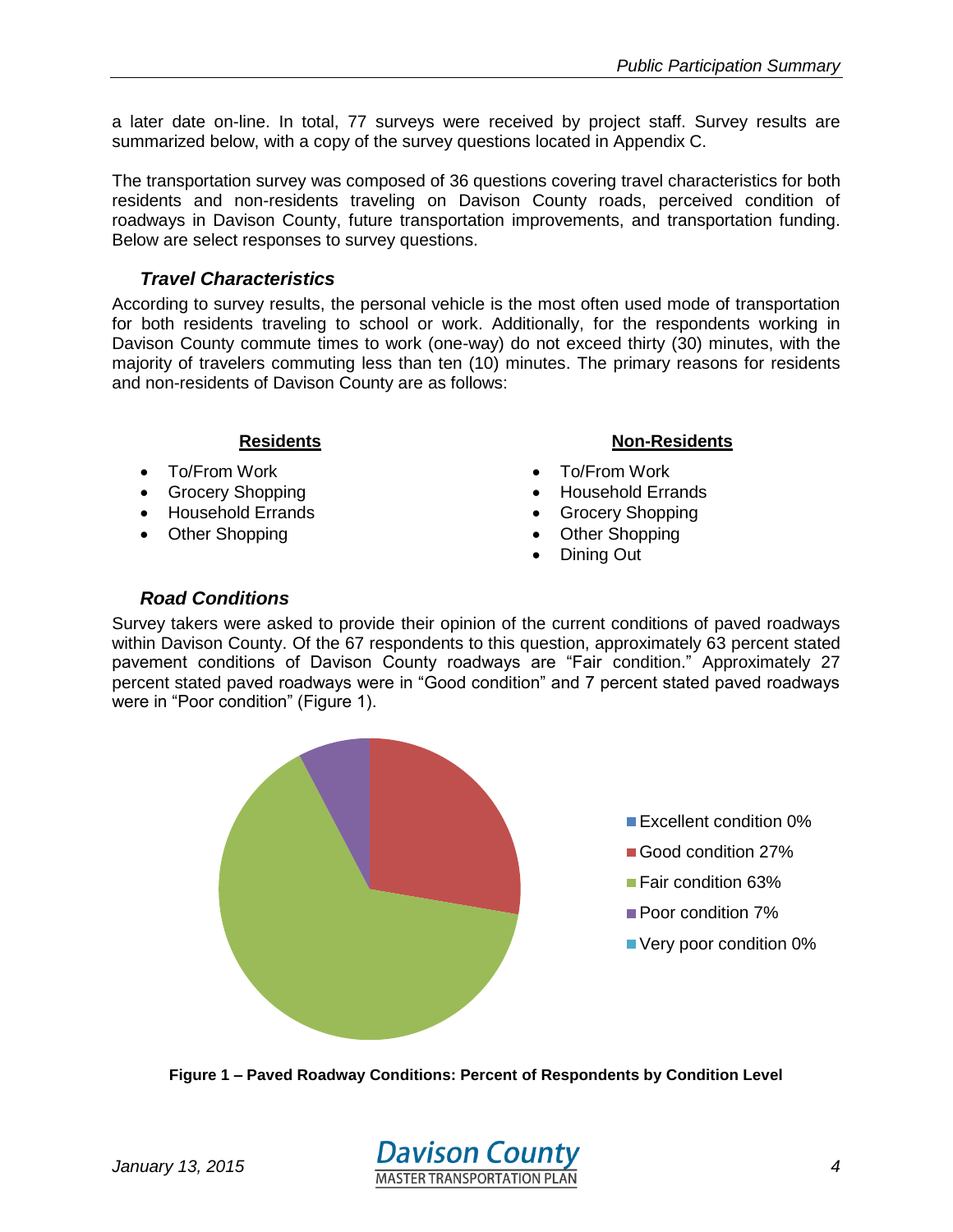Additionally, individuals were asked their opinion of the current conditions of gravel roadways within Davison County. Of the 67 respondents to this question, approximately 64 percent noted gravel road conditions in Davison County are "Fair condition." Approximately 21 percent stated gravel roadways are in "Good condition" and 7 percent in "Poor condition" (Figure 2).



**Figure 2 – Gravel Roadway Conditions: Percent of Respondents by Condition Level**

<span id="page-5-0"></span>Survey respondents were then asked to identify the three safety issues they were most concerned about on roadways within Davison County. Out of 67 responses, the most frequently selected responses were:

- Distracted Drivers (cell phones, texting, etc.)
- Intersections
- Roadway Conditions (pavement surface, ditches, pavement markings, etc.)
- Speeding Vehicles
- Large Vehicles (trucks, farm equipment, etc.)

In order to better understand the perspective of pedestrian and bicyclists in Davison County, survey participants were asked if they walk or bike in Davison County and how safe they feel as a pedestrian of cyclist. Of the 63 participants who answered this question, 47 walk or bike in Davison County of which approximately 30 percent stated they "Somewhat Safe," as shown in Figure 3. Additionally, only 6 percent of the respondents stated they feel "Not safe" as a pedestrian or bicyclist in Davison County.

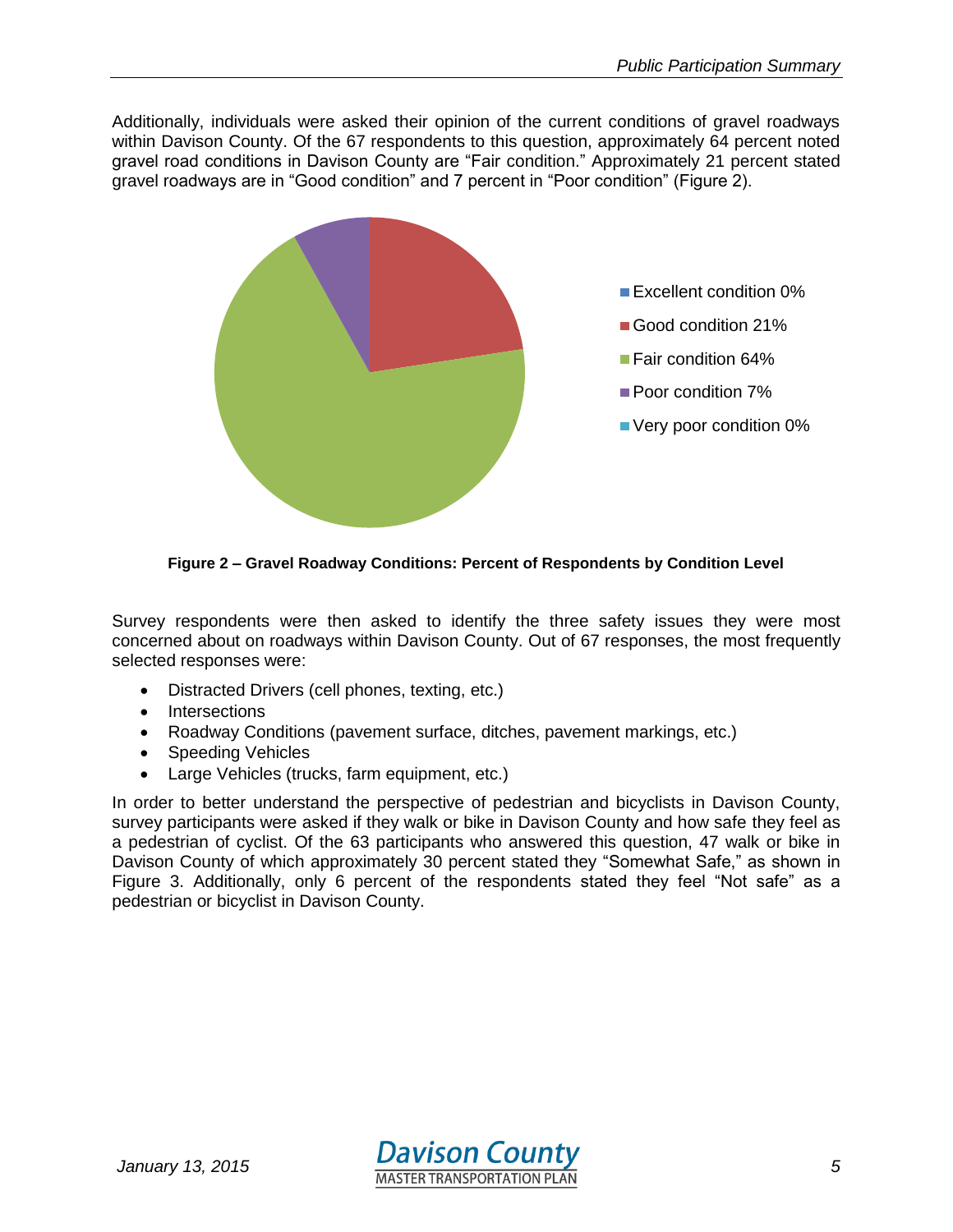

<span id="page-6-2"></span>**Figure 3 – Pedestrian and Bicyclist Comfort Level: Percent of Respondents by Category**

# <span id="page-6-0"></span>*Future Transportation Improvements*

Survey participants were also asked a series of questions about the needs of the Davison County transportation system in the next 20 to 30 years. One question asked respondents to select the three most important areas of transportation improvements they see for Davison County. Of the 66 participants who answered this question, the top three areas are:

- County Road Maintenance
- City Street Maintenance
- Township Road Maintenance

Additionally, four participants responded "Other" and provided an explanation for improvements they foresee the county needing over the next 20 to 30 years. Three of the four state bridge replacement or maintenance was important to them. The other participant stated ensuring roads can "handle the heavy traffic without breakup" was important.

# *Transportation Funding*

<span id="page-6-1"></span>As a component of prioritizing transportation improvements and evaluating transportation funding possibilities, survey participants were asked about their willingness to support potential increases in fees to support transportation improvements in Davison County. Of the 65 respondents, approximately 49 percent would be in favor of fee increases to support transportation improvements. Additionally, approximately 42 percent stated they were undecided and approximately 9 percent were not in favor of fee increases.

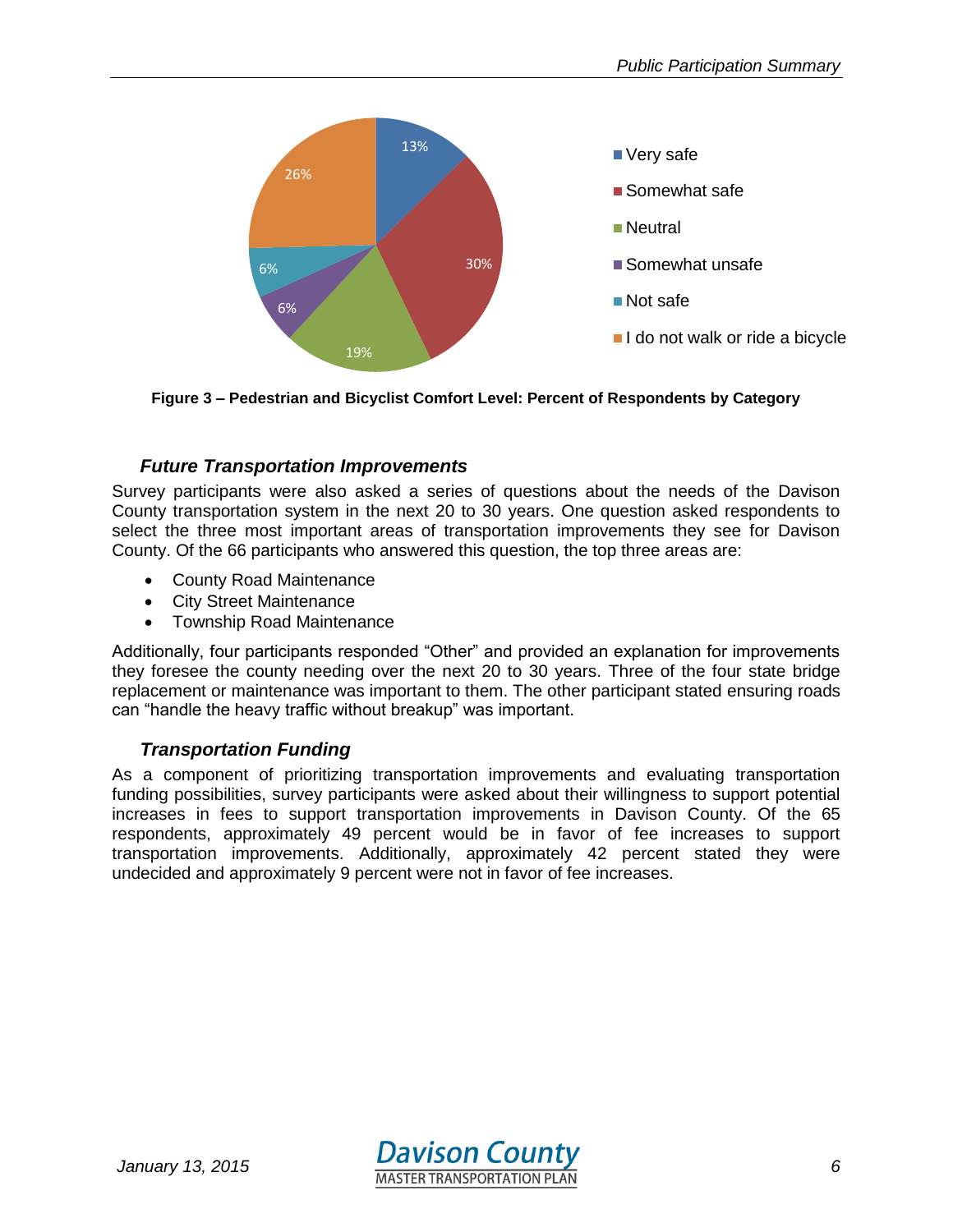

#### <span id="page-7-0"></span>**Figure 4 – Support for Increased Fees for Transportation Improvements: Percent of Respondents**

Survey participants were also asked to create a budget for future transportation improvement using 100 dollars and distributing the amount between improvement categories. Of the 58 respondents of this question, nearly 56 percent of all funds budgeted were spent on existing road or street maintenance. Of the 58 respondents, 8 chose to budget the entire 100 dollars on existing facility maintenance. Figure 5 presents the percent of the total funds budgeted for each improvement category.



#### <span id="page-7-1"></span>**Figure 5 – Budget for Future Transportation Improvements: Percent of Total Amount Budgeted**

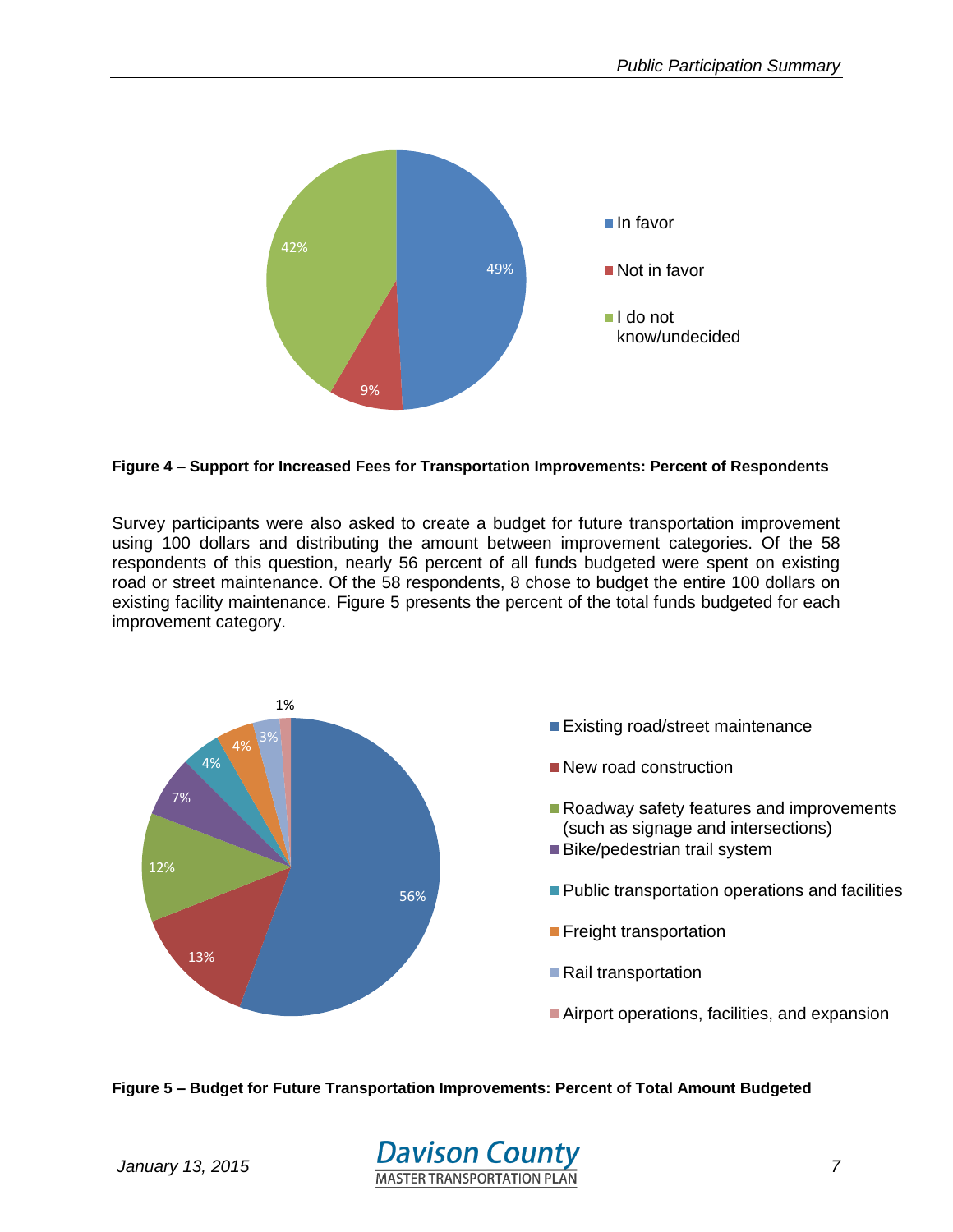#### <span id="page-8-0"></span>**Stakeholder Meetings: Project Review**

This section is a placeholder for a summary of the stakeholder meetings to be held in May/June 2015 to gather feedback on future transportation forecasts and projects developed to address existing and future needs.

#### <span id="page-8-1"></span>**Public Open House: Project Review**

This section is a placeholder for a summary of the public open house to be held in May/June 2015 to gather feedback on future transportation forecasts and projects developed to address existing and future needs.